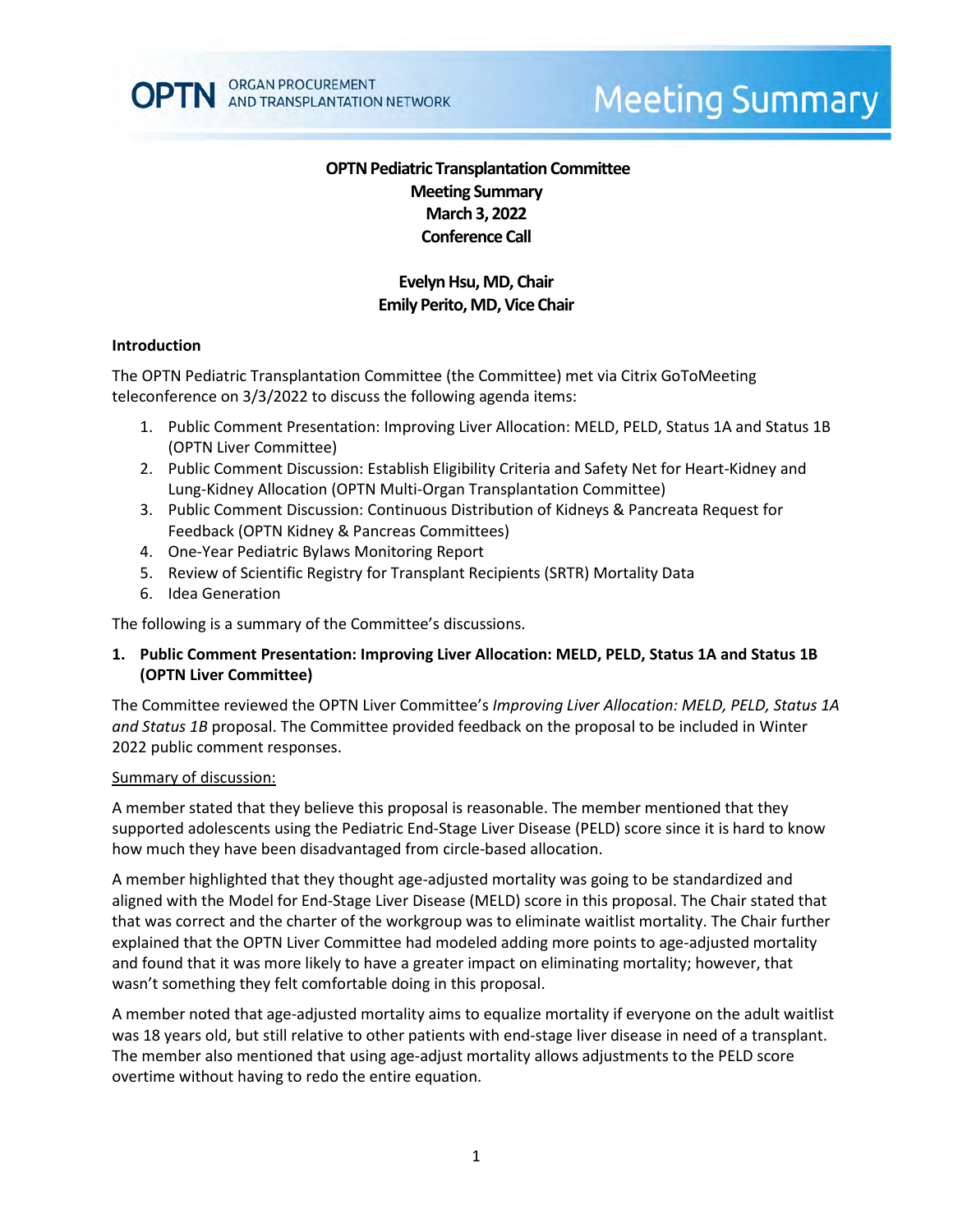A member expressed appreciation for the inclusion of creatinine in the proposed PELD score and noted that a normal level of creatinine is going to vary significantly between a baby and a twelve year old. The member highlighted that there didn't seem to be an interaction between creatinine and age or size in the calculation and inquired if this could disadvantage pediatric patients with growth failure.

A member stated that the OPTN Liver Committee had looked at using estimated glomerular filtration rate (eGFR) to account for growth failure but, since eGFR already includes height, they didn't see a significant difference. The member also mentioned that the points awarded for creatinine only vary within a particular range and, above that range, patients will receive the maximum number of points for creatinine.

A member inquired if using cystatin C instead of creatinine had been discussed. The Chair explained that there wasn't a way to collect information on cystatin C and, thus, no way to retrospectively look at its impact.

A member inquired if the long-term goal of this proposal is to decrease the number of exception requests or exception points given. The Chair stated that increasing the efficiency of the system and decreasing the arbitrary nature of the approval and submission of exceptions scores was one of the goals of this proposal, along with eliminating pediatric waitlist mortality.

A member stated that, when looking at pediatric liver patients, there's a decent minority of whom are pediatric oncology patients, which is the reason they are in need of a transplant. The member inquired if Status 1B scores are added onto the PELD score or if the Status 1B scores are just within the Status 1B group of patients. The Chair explained that Status 1B scores are being given to patients who have already qualified for Status 1B, it's not adding any points to patients' scores who are not Status 1B. The Chair further explained that the Status 1B score is used to sort within that status.

A member expressed concern for pediatric oncology patients because most of these patients have very little waitlist mortality, but there's a risk if they have to wait longer for a transplant. The member stated that the risk for these patients is having to have extra rounds of chemotherapy, which more and more data is showing has a lot of very deleterious long-term side effects for these children.

The Chair stated that that was a concern from the Status 1B perspective – would the chronic liver disease patients in Status 1B take over and not allow other patients in the status receive transplants? The Chair mentioned that it was about 40 patients per year who were listed as having chronic liver disease and listed as Status 1B, but the number of Status 1B patients at any one time is low. So, with the small number of chronic liver disease patients being prioritized ahead of other Status 1B patients, it shouldn't be a problem but it does provide an opportunity for the Committee to be included in the monitoring plan of this proposal.

The Chair emphasized that the impact of this proposal was never modeled and there are concerns about accuracy. The Chair suggested that there needs to be adequate representation of pediatrics on the OPTN Liver Committee and throughout the evaluation of this proposal.

There was no further discussion.

## **2. Public Comment Discussion: Establish Eligibility Criteria and Safety Net for Heart-Kidney and Lung-Kidney Allocation (OPTN Multi-Organ Transplantation Committee)**

The Committee reviewed the OPTN Multi-Organ Transplantation (MOT) Committee's *Establish Eligibility Criteria and Safety Net for Heart-Kidney and Lung-Kidney Allocation* proposal. The Committee provided feedback on the proposal to be included in Winter 2022 public comment responses.

Summary of discussion: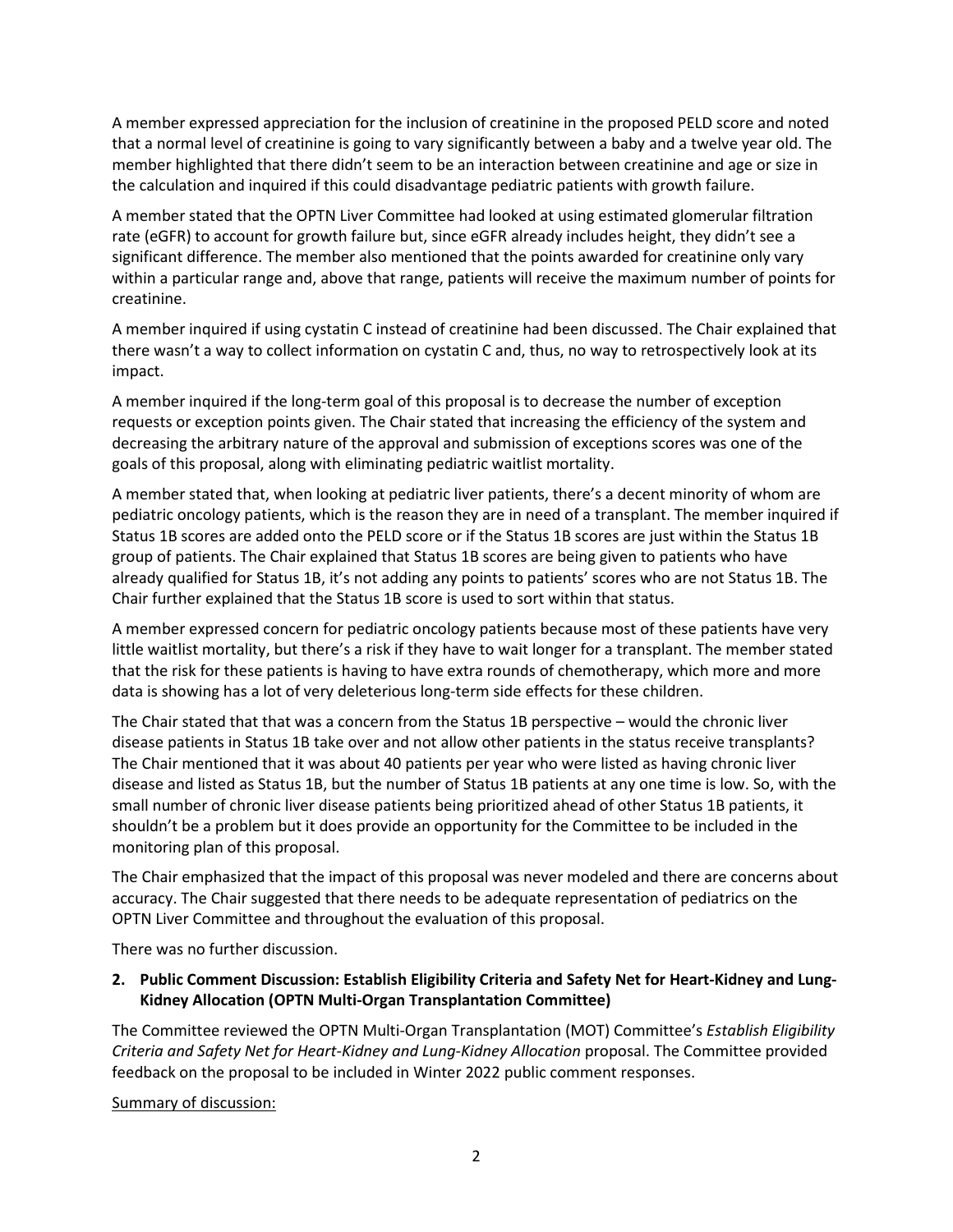A member inquired if there is an estimate for how many patients this proposal would affect and if there is an idea of the types of donors for these heart-kidneys and lung-kidneys. The member noted that, if these tend to be from younger donors, the kidney donor profile index (KDPI) is not a good gauge for what is a good quality kidney and there are some implications of lower quality kidneys going to multiorgan transplant (MOT) candidates instead of age-matched candidates.

Staff stated that there were 219 heart-kidney transplants and 11 lung-kidney transplant in 2019, so the populations of these MOTs are quite small. Staff also mentioned that they are starting to look at data on heart candidates that would no longer be covered under required shares as part of this proposal.

Staff also mentioned that the distribution of eGFR for recipients who have received simultaneous transplants is expected to stay consistent with this proposal. With the eligibility criteria in place, those candidates who are beyond the eGFR of 30 threshold will be less likely to receive a simultaneous transplant, since the organ procurement organizations (OPOs) will not be required to offer both organs to those candidates.

A member highlighted that, in Sequence A and Sequence B in kidney allocation, pediatrics have higher priority than safety net patients so this should not impact pediatric allocation for the kidneys. The Chair stated that this should be used to establish a precedent.

The Chair expressed the importance of the OPTN MOT Committee considering the downstream effects of MOT policy on pediatrics, especially when discussing MOT versus single organ transplant. Staff explained that there will be opportunities in the future to delve into these potential downstream effects on pediatrics, especially with the OPTN MOT Committee discussing recommendations for kidney and pancreas continuous distribution. Staff also mentioned that there has been some feedback in regards to liver allocation, so the OPTN MOT Committee hopes to contribute to the liver continuous distribution project as well.

A member mentioned that one of the downstream effects is that, when a pediatric kidney candidate is on the match run with a MOT candidate, the kidney is typically not allocated until much later. This causes centers to not have enough time to bring the pediatric kidney candidate in to get a crossmatch, so the kidney has to be turned down. The member noted that this is difficult to measure because it simply looks like the kidney was offered to a center and they declined; however, it's more of an operational work flow issue.

There was no further discussion.

## **3. Public Comment Discussion: Continuous Distribution of Kidneys & Pancreata Request for Feedback (OPTN Kidney & Pancreas Committees)**

The Committee reviewed the OPTN Kidney and Pancreas Transplantation Committees' *Continuous Distribution of Kidneys and Pancreata* Request for Feedback. The Committee provided feedback on the proposal to be included in Winter 2022 public comment responses.

The Committee also reviewed data regarding the following effects of prioritizing kidney-pancreas candidates over pediatric kidney-alone candidates:

- Adult kidney-pancreas candidates typically receive low KDPI/high quality kidneys
	- Pediatric candidates only have priority for kidneys with KDPI <35%
- Adult kidney-pancreas candidates have shorter active waiting times than pediatric kidney candidates
- Additional wait time for pediatric kidney candidates once the kidney is allocated to a kidneypancreas candidate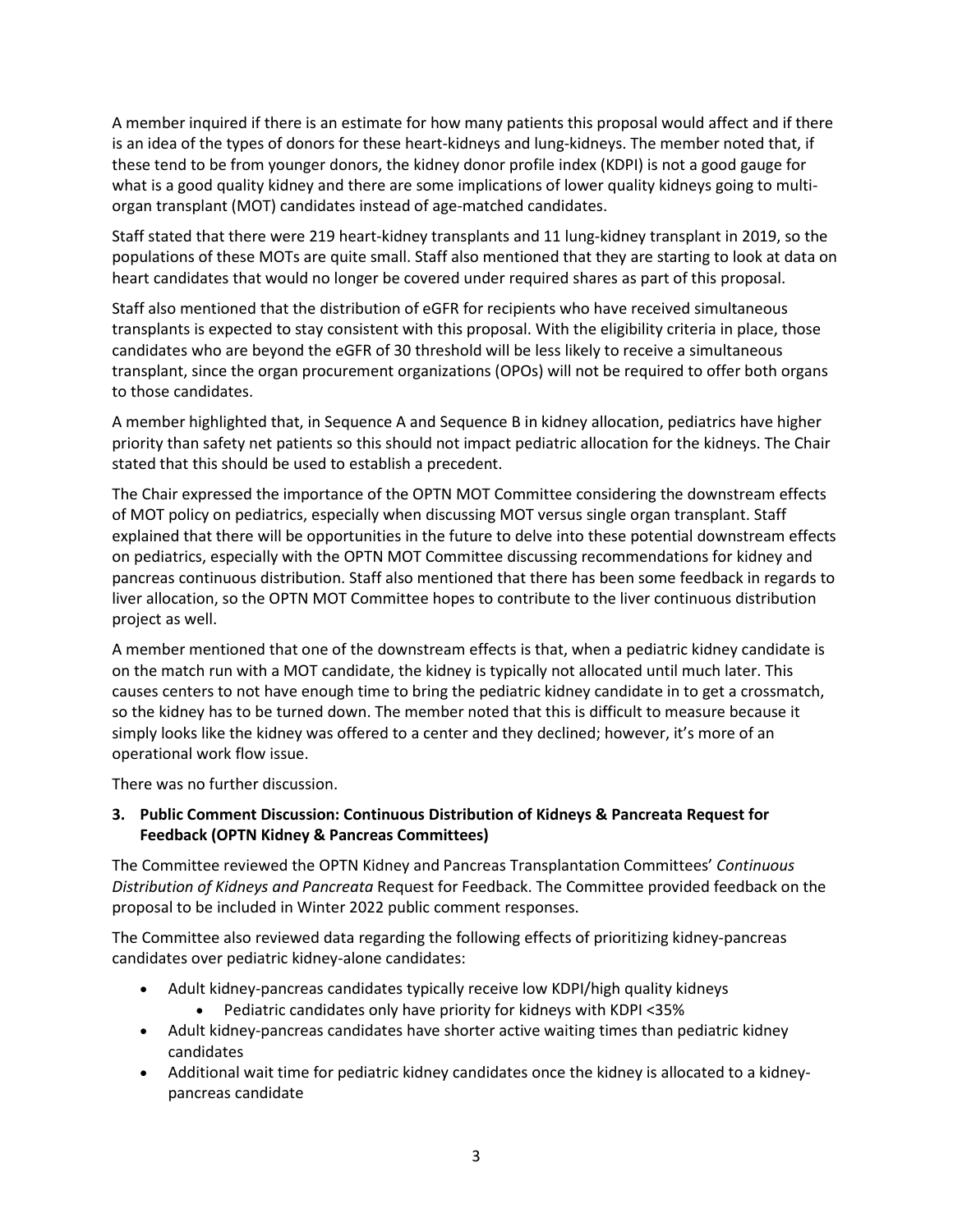• About an additional four months

# Summary of discussion:

A member encouraged the Committee to participate in the analytic hierarchy process (AHP) exercise, even if their expertise is outside of kidney and pancreas. The member stated it's important for the OPTN to hear what the transplant community thinks of pediatric priority in general.

A member mentioned that having two separate exercises didn't allow people to show whether they preferred prioritizing a kidney-pancreas candidate over a pediatric kidney alone candidate or vice versa. The member noted that this has been a concern of the Committee and pediatric transplant community and inquired if there is an opportunity to include this feedback in the AHP exercise. A member explained that there should be an opportunity to share this feedback in the exercise, if just in the comments.

A member stated that the AHP exercise was easy to participate in, but they worry that the precedent that could be set for pediatric priority in kidney allocation will be used in liver and heart allocation as well.

A member highlighted the importance to know the difference between KDPI and estimated posttransplant survival (EPTS).

- KDPI is a score that is assigned to the kidney donor and is supposed to be an estimation of how long the kidney is expected to survive after transplant.
- EPTS is a score assigned to candidates and is supposed to be an estimation of how long candidates will experience graft function with high-longevity kidneys.
	- Not given to pediatric candidates

The member stated that these two scores have unintended consequences for the pediatric population because potential pediatric recipients don't receive an EPTS score and the KDPI for pediatric donors is not really accurate. In the current system, if a candidate has a good EPTS score and the donor has a good KDPI then the candidate receives priority and, typically, those candidates are adults.

A member stated that it seems pediatric priority is only included in the kidney and pancreas continuous distribution framework through the pediatric variable. The member suggested that, when deciding eventual weights of attributes, it needs to be clear that EPTS does not apply to pediatrics.

The Chair noted that the OPTN Kidney and Pancreas Transplantation Committees need to either be wary of assigning a lot of weight to attributes that don't apply to pediatrics or determine the attributes that will apply to all patients and equalize them in a way that will include pediatrics.

A member mentioned that they had trouble accessing the AHP exercise and suggested reconsidering the registration process since it could be a barrier to receiving feedback.

There was no further discussion.

# **4. One-Year Pediatric Bylaws Monitoring Report**

The Committee reviewed the one-year monitoring report on the Pediatric Bylaws, which established requirements for pediatric components and minimum qualifications for primary pediatric transplant surgeons and physicians for kidney, liver, pancreas, heart, and lung transplant programs.

# Data Summary:

• The number of kidney, liver, pancreas, heart, and lung transplant programs with an approved pediatric component have remained consistent with the results from the 6-month monitoring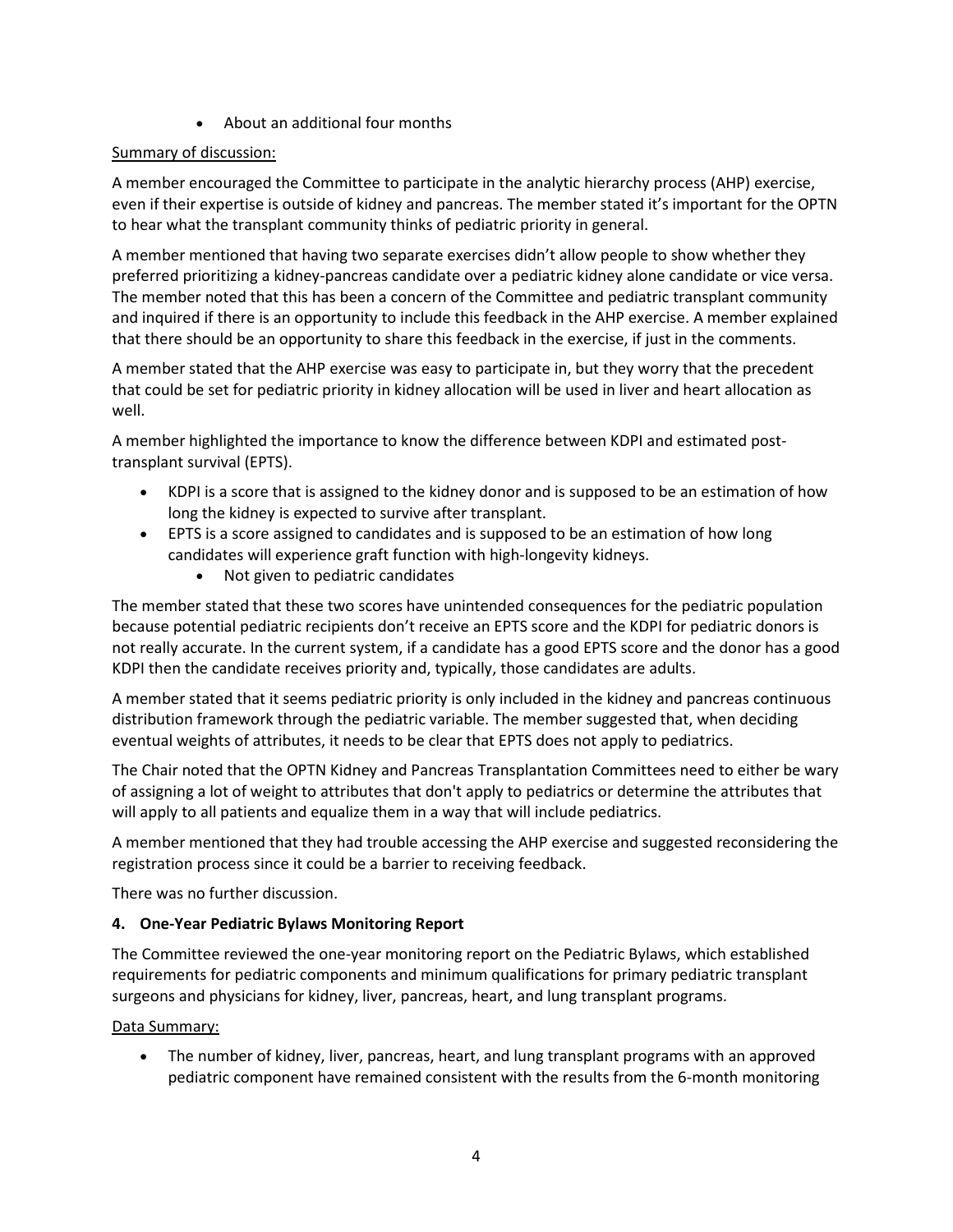report – the number of programs with a pediatric component have either increased or decreased by one.

- For each organ program with the exception of lung, the majority of centers have remained consistent or seen an increase in transplants from pre- to post- era.
- Similar to transplants, for each organ program the majority of centers have remained consistent or seen an increase in waitlist additions from pre- to post- era

## Summary of discussion:

A member inquired if there are other data elements that the Committee would want to include in the next monitoring report. The member suggested considering long-term care or long-term graft survival at centers with approved pediatric components.

A member inquired how many centers were performing pediatric transplants during the pre-policy era and then did not apply for an approved pediatric component. The member suggested that the Committee should look at the implications of that, especially in regards to patients travelling further and cold ischemic time.

A member inquired how the Committee is capturing patients that might die because they can't get to a transplant center in the data. A member explained that this is not in the data because there is no way to know which patients don't get listed. Another member mentioned that some kidney centers look at something from the Centers for Medicare and Medicaid Services (CMS) that tracks patients through to listing.

A member inquired if the emergency exception pathway had been used. Staff explained that no one has used the pathway yet – two heart programs and one other program tried to use the pathway but they did not enter the correct data. The member questioned if programs aren't using the pathway because they don't need it or because they don't know how.

A member inquired about the parent perspective on travelling far distances due to programs not applying for an approved pediatric component. One member mentioned that they hadn't heard anything regarding that since lung patient families are few and far between. The Chair mentioned that they heard it wasn't a distance issue since the programs that were closing were close to other programs.

A member stated that, in the development of the pediatric bylaws, it was the patient families that were shocked there were no requirements for pediatric programs. The member mentioned that there was pushback about access, distance travelled, and delay in reaching a center. It was mentioned that there were centers that didn't want to apply for the approved pediatric component, but they also felt there were centers around them that could care for the pediatric patients.

A member pointed out that, if they were a parent of a lung candidate, it would be a major concern that five of the 40 pediatric lung programs were doing the majority of lung transplants. Another member stated that parents are always going to want to go to the five centers with the highest volume – it's always a quality over quantity issue no matter the distance. A member also mentioned that the Committee should keep in mind the families that don't have the means to go to the centers with the highest volumes.

A member suggested sharing the maps of the programs with the approved pediatric components with those working on the *Redesign Map of OPTN Regions* proposal, since it may be helpful to see the distribution of pediatric programs.

There was no further discussion.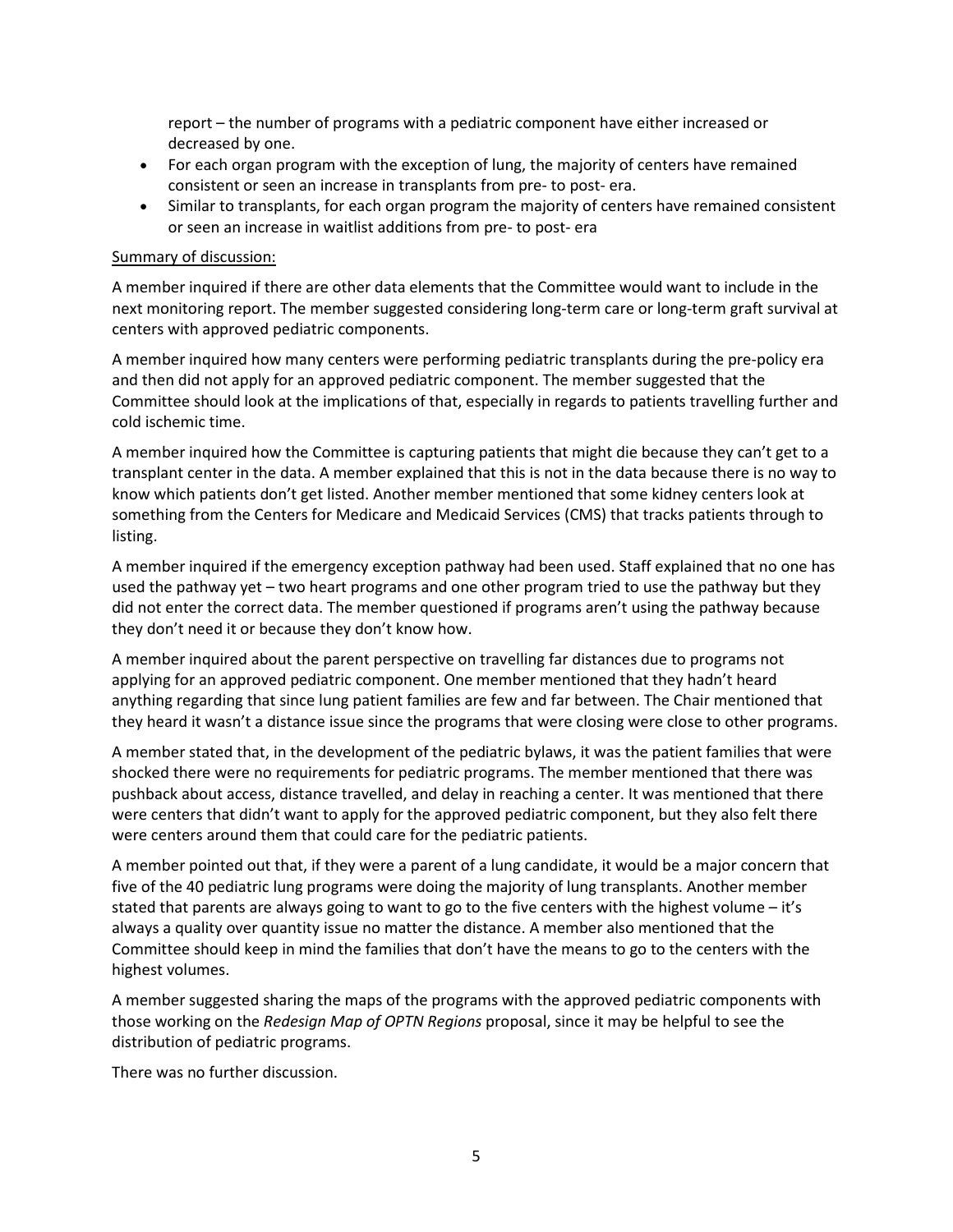## **5. Review of Scientific Registry of Transplant Recipients (SRTR) Mortality Data**

The Committee reviewed Scientific Registry of Transplant Recipients (SRTR) data describing pretransplant mortality among pediatric transplant candidates stratified by age, race, disease severity, and geography.

## Data Summary:

- Overall improvement in pre-transplant mortality across organ types over time
- Higher risk subgroups within each organ type persist
- Potential to utilize these data to target policy and practice changes

## Summary of discussion:

A member inquired if there's some way to include a comparison of mortality between adults and children. A SRTR representative agreed that it's important to see the difference between adults and children; however, even if the adult mortality is higher, one wouldn't want to underestimate the importance of the pediatric mortality. The SRTR representative also mentioned that there will be pediatric-specific section for each organ in the SRTR Annual Report and they will elicit the Committee's feedback regarding what should be featured.

The Chair inquired about the possibility of a pediatric-specific report, in addition to the SRTR Annual Report, that could be used as a guide for the Committee and their work. The SRTR representative mentioned that that is what is being worked towards because pediatric issues need to be highlighted not only to those with pediatric expertise, but also those without.

There was no further discussion.

## **6. Idea Generation**

The Committee was encouraged to discuss issues or ideas that they would like to work on as new projects.

## Summary of discussion:

The following is a list of ideas that the Committee discussed:

- Encouraging split liver transplantation
	- Include in Continuous Distribution of Liver?
		- o Staff explained it's on the list for Continuous Distribution of Liver, but it's not guaranteed that the OPTN Liver Committee will want to include it in their framework
	- Concerns:
		- o Most adults are willing to accept split livers but none of them receive them
		- $\circ$  Expertise required to perform split liver transplants will receive pushback from centers that don't have the expertise
			- A member noted that a program must have two surgeons for split liver transplants from living donors and inquired about the number of surgeons needed for split liver transplants from deceased donors.
				- Only need one surgeon for split liver transplant from a deceased donor
			- Not necessarily something a program with a pediatric component can control – adult surgeons will need to perform the split liver transplants since most of the living donors are adults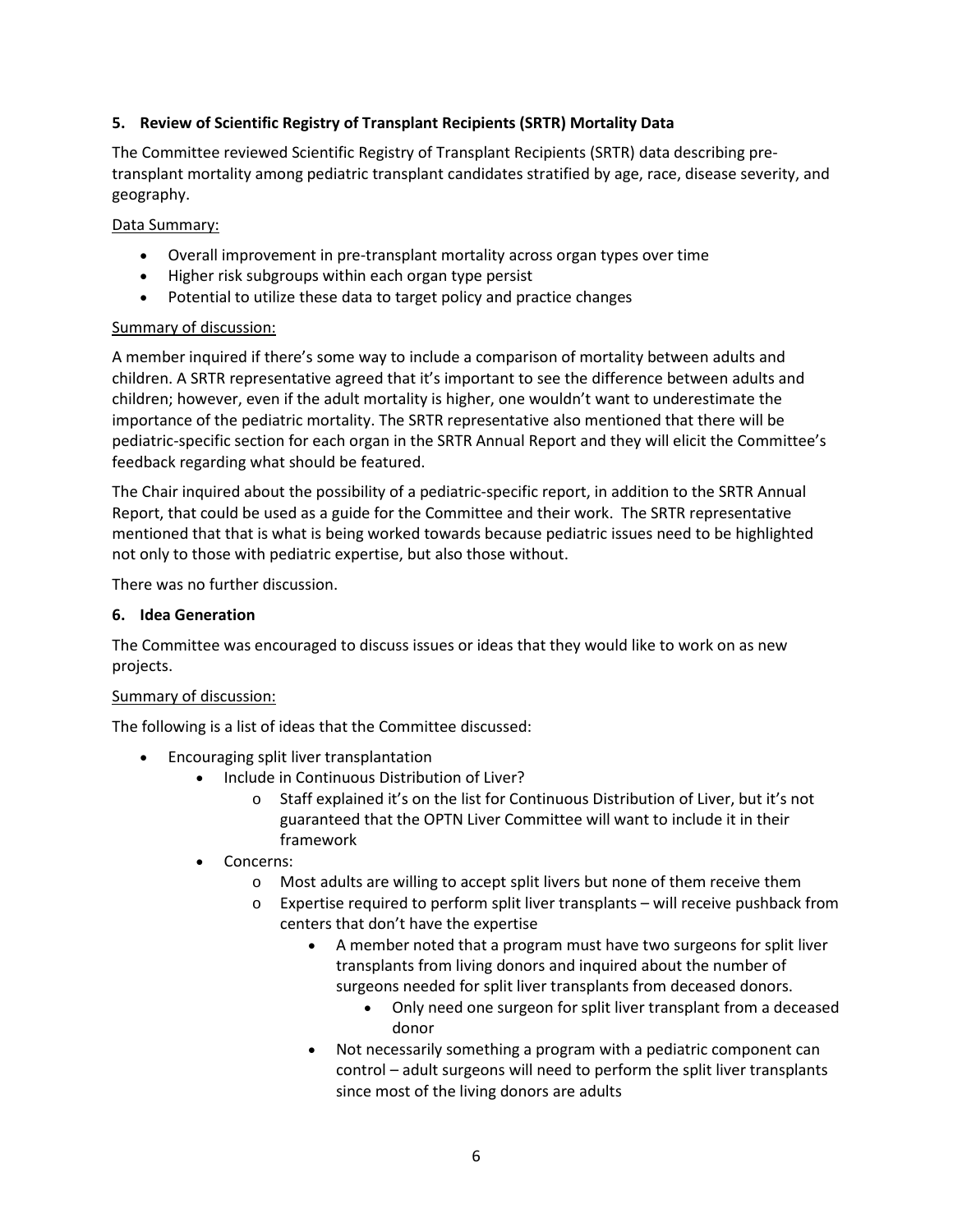- o Scrutiny around waitlist and post-transplant outcomes
- o Extra time it requires possibly sending a team out to perform the split, determining who gets what part of what vessels
- Want to offer priority and distinguish between who should be performing split liver transplants and who is willing to perform them
	- o Would not want to decrease the utilization of organs just because not everyone can perform a split liver transplant
- Assess whether programs are struggling to find the required expertise for an approved pediatric component
- Incorporation of kidney donor profile index (KDPI) in Continuous Distribution of Kidneys and Pancreata
	- Concerns:
		- o Have not looked at outcomes in pediatric recipients; however, KDPI is being used to limit which kidneys pediatric candidates can receive
		- o Pediatric kidneys will not be offered to pediatric recipients majority being transplanted into adult recipients
		- o Data showing KDPI doesn't predict outcomes in pediatrics the same way it does in adult recipients
		- o Vessel size and very small pediatric candidates
			- School age kids (5-10 years old) almost always have a high KDPI and those kidneys are being allocated to adults rather than being offered to pediatric candidates
- Heart Status 1A downgrades
	- Is this really a problem?
	- Could be a pretty quick fix maybe just an email reminder that the patient is going to downgrade

There was no further discussion.

The meeting was adjourned.

# **Upcoming Meetings.**

• April 20, 2022 (Virtual)